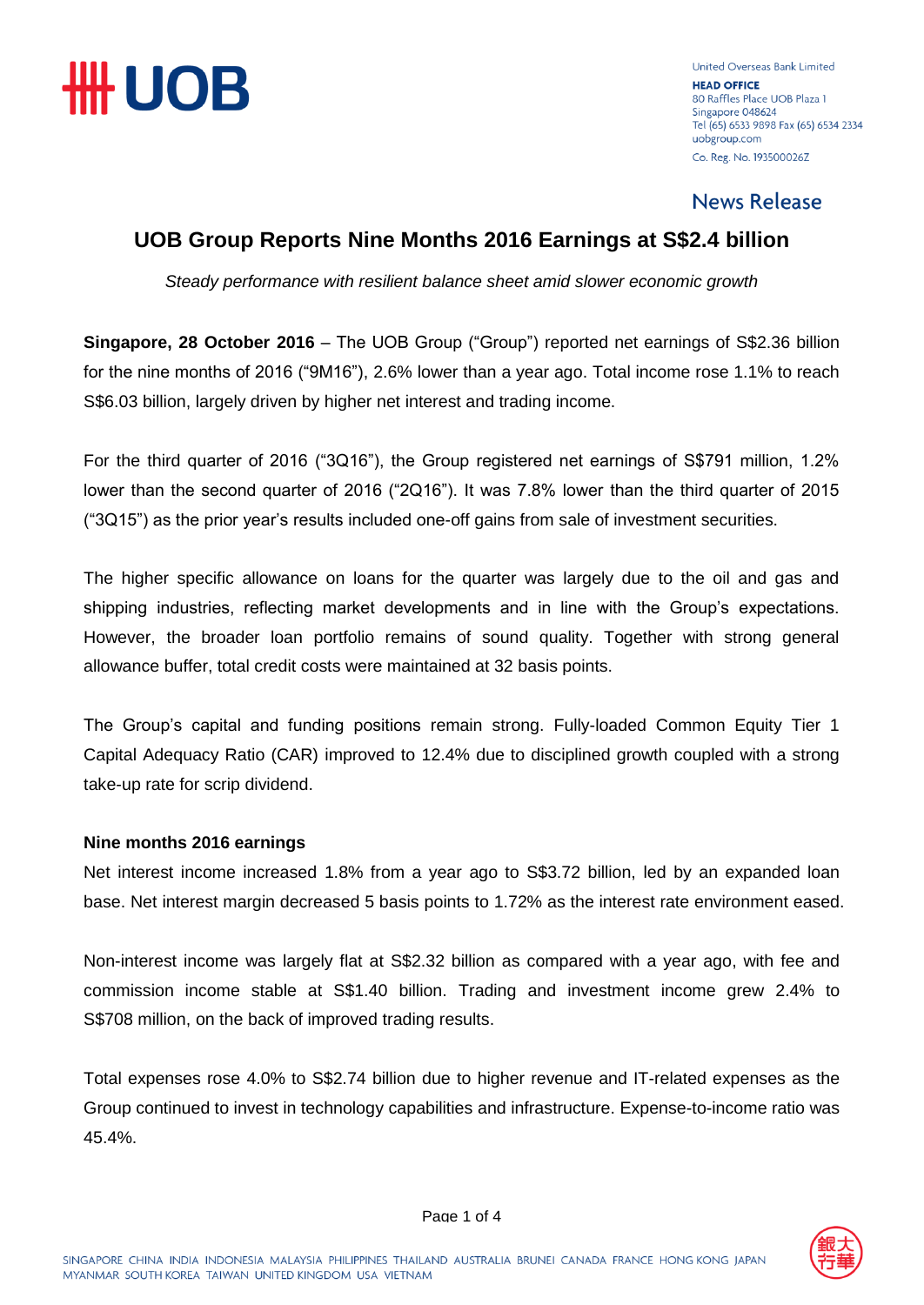## **HUOB**

Total allowance decreased 3.8% to S\$463 million, due mainly to lower specific allowance on other assets and a release in general allowance. Specific allowance for loans increased S\$265 million to S\$542 million mainly from non-performing accounts in the oil and gas and shipping industries. The Group's loan provisioning methodology is countercyclical and builds reserves during periods when specific allowance is low. This has resulted in robust loan coverage of 1.5% thus allowing the Group to release some general allowance to offset the increase in specific allowance.

Contribution from associated companies decreased to S\$27 million due to investment losses in an associated company.

### **Third quarter 2016 earnings**

#### **3Q16 versus 3Q15**

The Group reported net earnings of S\$791 million in 3Q16, 7.8% lower due to a one-off gain last year.

Net interest income was stable at S\$1.23 billion as the decrease in net interest margin of 8 basis points to 1.69% was offset by a healthy year-on-year loan growth of 7%.

Non-interest income decreased 4.7% to S\$810 million. Fee and commission income grew 1.6% to S\$492 million on higher contributions from credit card and fund management income. Trading and investment income declined 19.3% to S\$251 million, as 3Q15 included one-off gains from sale of investment securities, partly offset by higher net trading income.

Total expenses increased 1.6% from a year ago to S\$918 million due to higher revenue and IT-related expenses. Expense-to-income ratio was 45.0%.

Total allowance was S\$185 million in 3Q16, 15.7% higher than S\$160 million a year ago. The increase in specific allowance in loans in the quarter came largely from the oil and gas industry. Total credit costs were maintained at 32 basis points with general allowance strong at S\$3 billion as at the end of the quarter.

#### **3Q16 versus 2Q16**

Net interest income rose 1.6% quarter-on-quarter to S\$1.23 billion, driven by loan growth of 2.4% coupled with a net interest margin increase of 1 basis point to 1.69%.

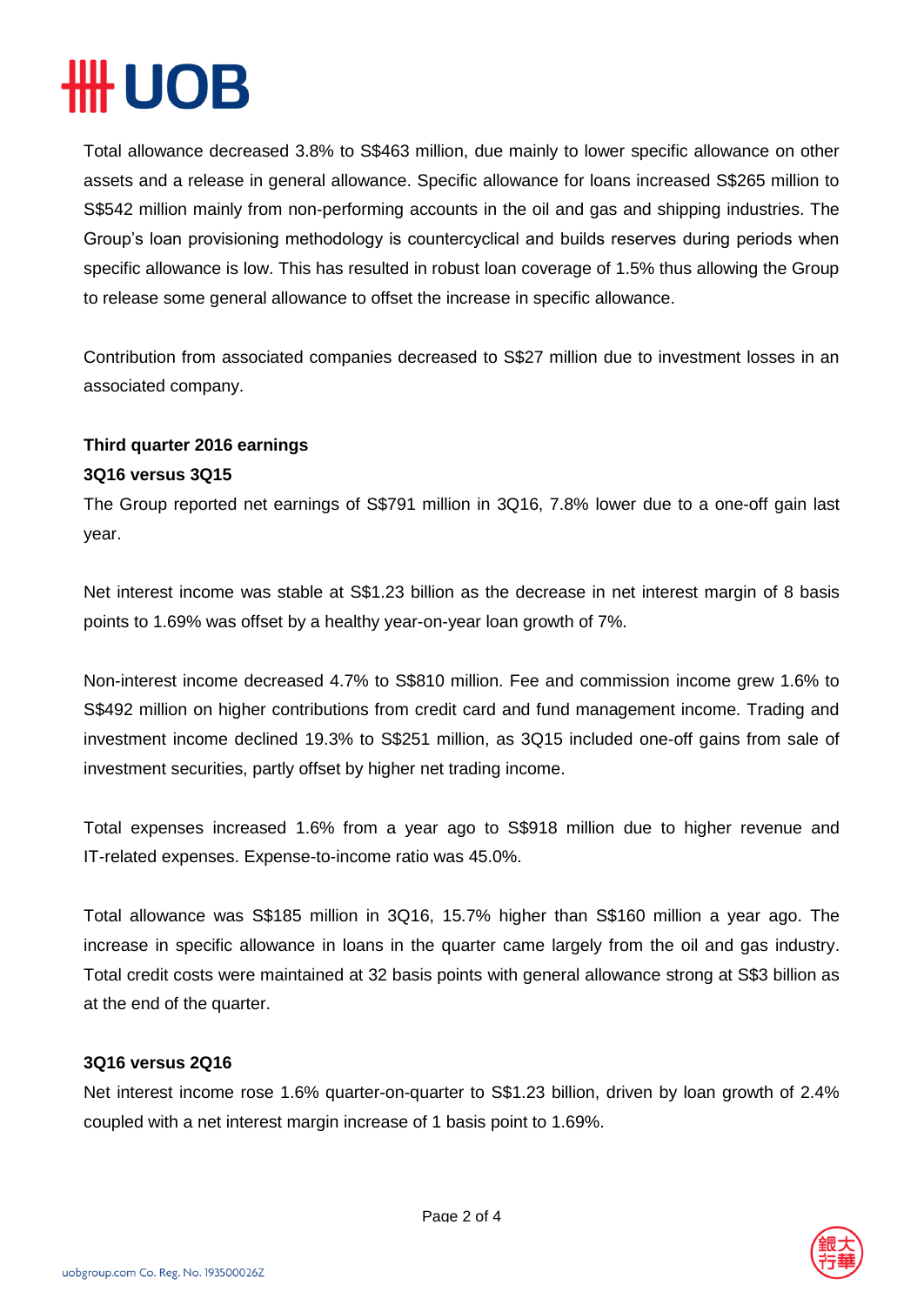# **UOB**

Non-interest income was flat at S\$810 million as compared with the previous quarter. Fee and commission income grew 3.8% to S\$492 million on higher fund management and loan-related fees.

Total expenses declined marginally to S\$918 million mainly from lower staff-related costs. Expense-to-income ratio improved to 45.0% from 45.8%.

Total allowance increased 15.0% to S\$185 million in 3Q16, as specific allowance on loans and other assets were higher; offset by releases in general allowance.

#### **Strong balance sheet and capital position**

The Group continued to maintain a strong funding and capital position. Gross loans grew 7.0% year-on-year, and 2.4% from the previous quarter to S\$217 billion as at 30 September 2016.

Customer deposits grew 2.6% from a year ago to S\$251 billion. Compared with 2Q16, deposits increased by 1.1%, led mainly by growth in Singapore dollar deposits. The Group's loan-to-deposit ratio remained healthy at 85.0%. While staying mainly deposit-funded, the Group has tapped alternative sources of funding to diversify funding mix and optimise funding costs. The September 2016 issuance of US\$600 million subordinated notes was met with good demand from investors.

The average Singapore dollar and all-currency liquidity coverage ratios during the third quarter were 213% and 148% respectively, well above the corresponding regulatory requirements of 100% and 70%.

Non-performing loans (NPL) ratio was 1.6% as at 30 September 2016, the increase over the previous quarter was mainly from oil and gas industry. NPL coverage remained strong at 112.4%, or 266.0% after taking collateral into account.

Shareholders' equity increased by 7.3% from a year ago to S\$32.4 billion as at 30 September 2016 due to the higher retained earnings and an increase in share capital arising from a strong take-up rate for scrip dividend. Compared with 2Q16, shareholders' equity rose 3.6% due to higher share capital, AFS reserves and retained earnings. Return on equity eased slightly to 10.4% in 3Q16.

As at 30 September 2016, the Group's Common Equity Tier 1 and Total CAR remained strong at 13.4% and 16.6% respectively. On a fully-loaded basis, the Common Equity Tier 1 CAR improved to